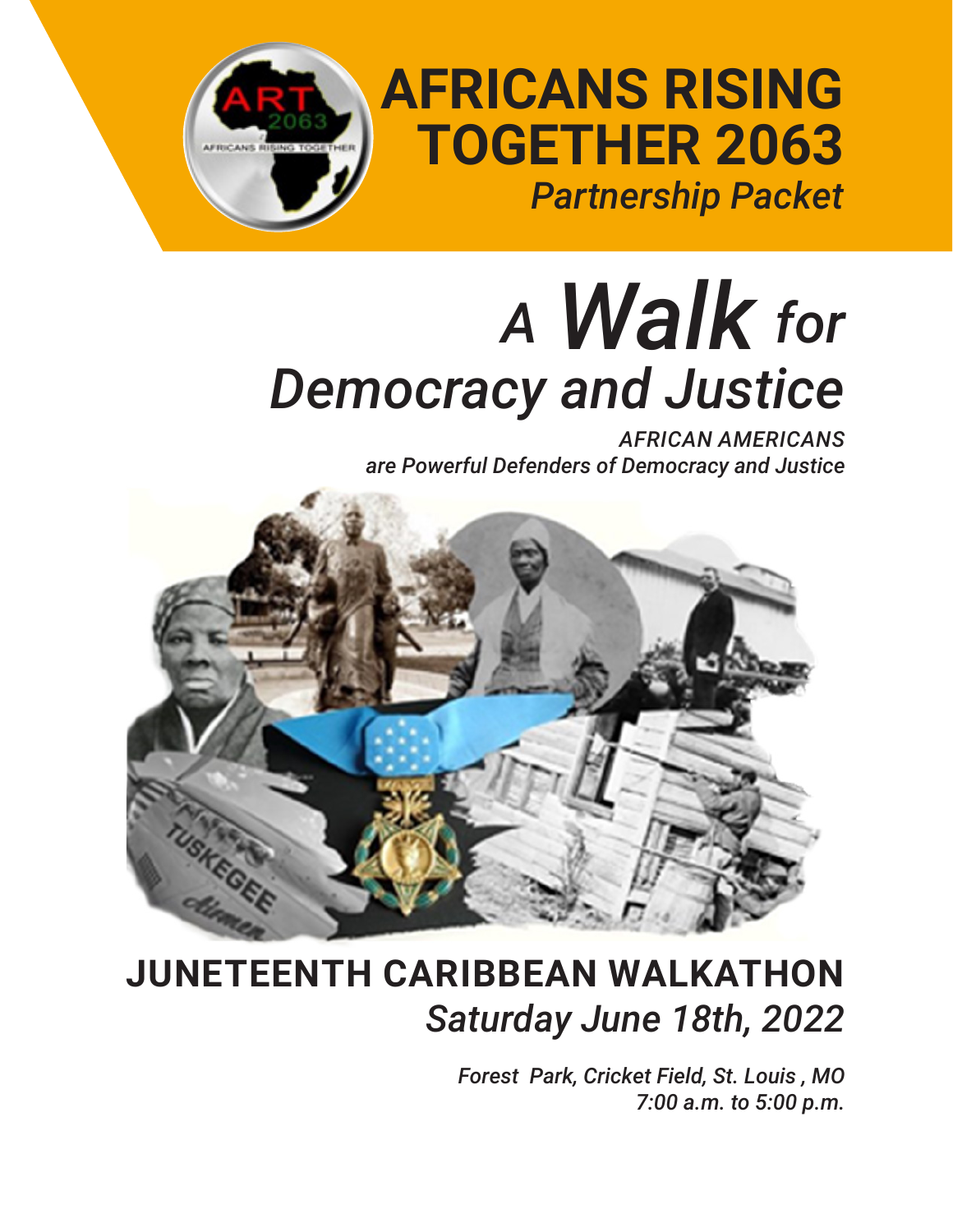# **CORPORATE PARTNERS:**

#### **DRED SCOTT: \$25,000**

- Acknowledgement and Company banner display at Walkathon
- Company produces Video Commercial supporting ART 2063's Juneteenth Caribbean Heritage Walkathon (15 seconds or less). Video will be produced by the partner and will be posted on ART 2063's website, Facebook, and YouTube channel
- Company logo with hyperlink displayed on ART 2063 website
- ART 2063 Juneteenth Caribbean Heritage Walkathon: A Walk for Democracy and Justice Pamphlet. Your Company's name will be listed as a partner, if partnership is received by May 27, 2022
- 10 x10 vendor space available for Company's display at Walkathon

## **TOUSSAINT L'OVERTURE: \$20,000**

- Acknowledgement and Company banner display at Walkathon
- Company logo with hyperlink displayed on ART 2063 website
- ART 2063 Juneteenth Caribbean Heritage Walkathon: A Walk for Democracy and Justice Pamphlet. Your Company's name will be listed as a partner, if partnership received by May 27, 2022.
- 10 x10 vendor space available for Company's display at Walkathon

# **HENRIETA LACKS: \$15,000**

- Acknowledgement and Company banner display at Walkathon
- ART 2063 Juneteenth Caribbean Heritage Walkathon: A Walk for Democracy and Justice Pamphlet. Your Company's name will be listed as a partner, if partnership received by May 27, 2022.
- 10 x10 space available for Company's display at Walkathon

# **MARCUS GARVEY: \$10,000**

- Acknowledgement and Company banner display
- 10 x10 space available for Company's display at **Walkathon**

# **ART 2063 CORPORATE SUPPORTER: \$5,000**

• Company supports Black Culture



# **2022 SMALL BUSINESSES, GOVERNMENT AGENCIES, NONPROFIT ORGANIZATIONS, CHURCHES, AND EDUCATIONAL INSTITUTIONS:**

# **ARTHUR FLETCHER: \$5,000**

- Acknowledgement and Company banner display at Walkathon
- Company produces Video Commercial supporting ART 2063's Juneteenth Caribbean Heritage Walkathon (15 seconds or less). Video will be produced by the partner and will be posted on ART 2063's website, Facebook, and YouTube channel

Ï

- Company logo with hyperlink displayed on ART 2063 website
- ART 2063 Juneteenth Caribbean Heritage Walkathon: A Walk for Democracy and Justice Pamphlet. Your Company's name will be listed as a partner, if partnership is received by May 27, 2022.
- 10 x10 vendor space available for Company's display at Walkathon

# **QUEEN NANNY of the MAROONS: \$4,000**

- Acknowledgement and Company banner display at Walkathon
- Company logo with hyperlink displayed on ART 2063 website
- ART 2063 Juneteenth Caribbean Heritage Walkathon: A Walk for Democracy and Justice Pamphlet. Your Company's name will be listed as a partner, if partnership received by May 27, 2022.
- 10 x10 vendor space available for Company's display at Walkathon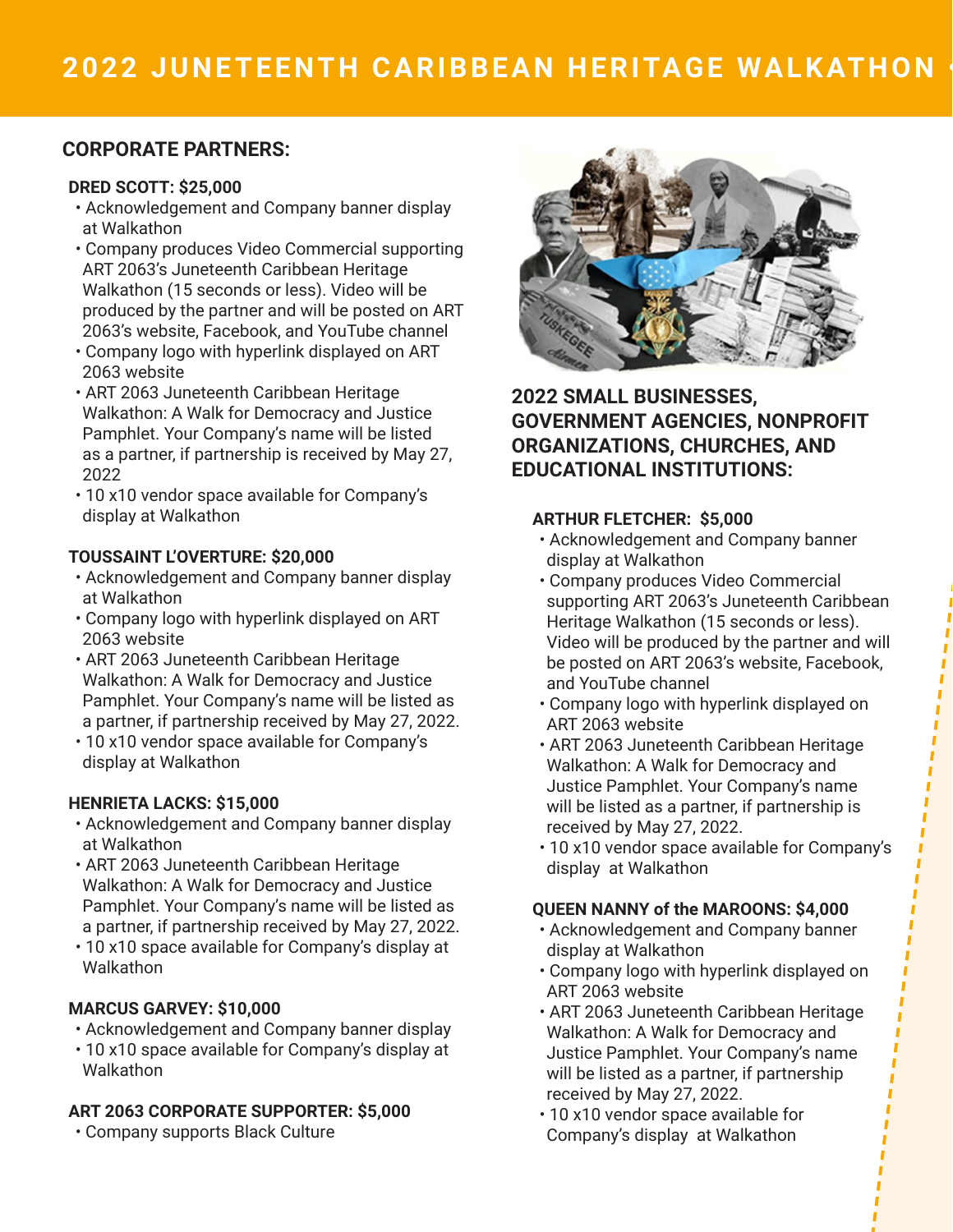#### **2022 SMALL BUSINESSES, GOVERNMENT AGENCIES, NONPROFIT ORGANIZATIONS, CHURCHES, AND EDUCATIONAL INSTITUTIONS (Continued):**

#### **PASTOR DR. MYLES MUNROE: \$3,000**

- Acknowledgement and Company banner display at Walkathon
- ART 2063 Juneteenth Caribbean Heritage Walkathon: A Walk for Democracy and Justice Pamphlet. Your Company's name will be listed as a partner, if partnership received by May 27, 2022.
- 10 x10 space available for Company's display at **Walkathon**

#### **FANNIE LOU HAMER: \$2,000**

- Acknowledgement and Company banner display and
- 10 x10 space available for Company's display at Walkathon

#### **ART 2063 INDIVIDUAL SUPPORTER: \$500**

• Company supports Black Culture



#### **PARTNERSHIP FORM**

Yes! I will make a contribution to Africans Rising Together! Please select a sponsorship level below:

#### **Corporate Partnership Contribution**

| Dred Scott - \$25,000           |
|---------------------------------|
| Toussaint L'overture - \$20,000 |
| Henrieta Lacks - \$15,000       |
| Marcus Garvey - \$10,000        |
| Corporate Supporter - \$5,000   |

#### **Small Business, Government Agencies, Nonprofit Organizations, Churches and Educational Institutions Contribution**

 $\Box$  Arthur Fletcher - \$5,000 Queen Nanny of The Maroons - \$4,000 Pastor Dr. Myles Munroe - \$3,000 Fannie Lou Hamer - \$2,000 Individual Supporter - \$500

| Please make<br>checks payable            |  |  |
|------------------------------------------|--|--|
| to Africans                              |  |  |
| <b>Rising Together</b>                   |  |  |
| <b>2063</b> and mail,<br>along with this |  |  |
| form, to:                                |  |  |
| <b>Africans Rising</b>                   |  |  |
| <b>Together 2063</b>                     |  |  |
| P.O. Box 12202,                          |  |  |
| St. Louis,                               |  |  |
| Missouri 63157                           |  |  |
|                                          |  |  |

For more information on Africans Rising Together and this corporate sponsorship packet, email Keith Long at KeithLong.ART2063@gmail.com.